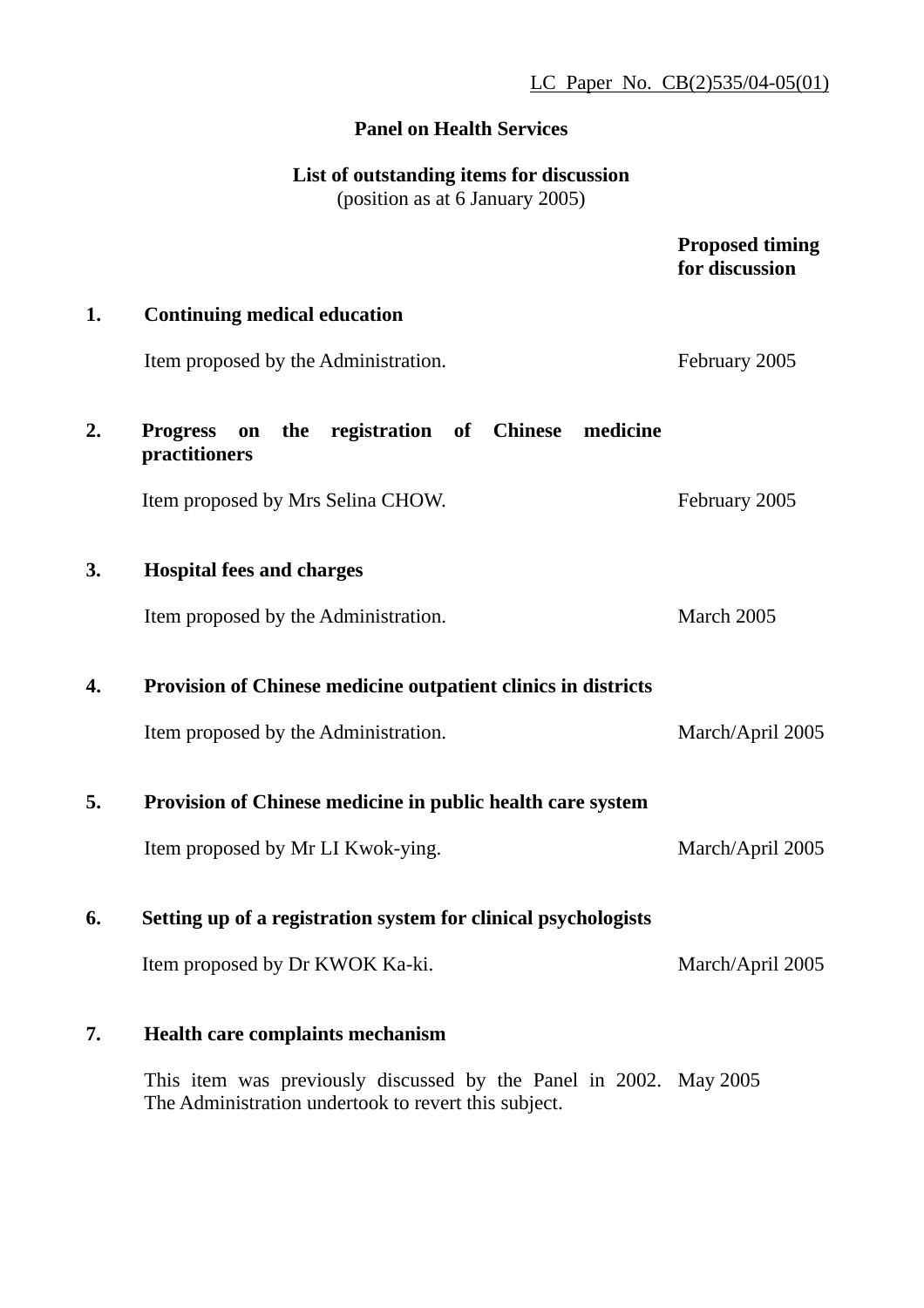#### **8. Review of the Quarantine and Prevention of Disease Ordinance (Cap. 141)**

The Administration gave an undertaking to the Subcommittee May/June 2005 to monitor the implementation of the recommendations of the SARS Expert Committee and the HA Review Panel on the SARS Outbreak formed under the Panel to conduct a comprehensive revamp of the Quarantine and Prevention of Disease Ordinance (Cap. 141), having regard to the operational experience in combating the last SARS epidemic and the changing patterns of international trade and people movement and to better meet present day circumstances.

#### **9. New hospital on Lantau**

Item proposed by the Administration. June/July 2005

#### **10. Redevelopment of Prince of Wales Hospital (PWH)**

Item proposed by the Administration.

The item was previously discussed by the Panel on 14 June 2004. Members requested the Administration to report in due course the outcome of the feasibility study to explore the Public/Private Partnership option to see if it could enhance efficiencies in the PWH project.

#### **11. Long-term health care financing**

Item proposed by the Administration.

Members were briefed on the key findings of the Administration's initial research on the feasibility of a medical savings scheme in Hong Kong, i.e. the Health Protection Account (HPA) scheme, on 14 June 2004. Members' views on the HPA scheme were mixed.

#### **12. Euthanasia and related matters**

Hon CHOY So-yuk proposed in the last legislative session that To be confirmed the Panel should hold a joint meeting with the Panel on Home Affairs to discuss the existing policies on euthanasia and related matters.

To be confirmed

To be confirmed